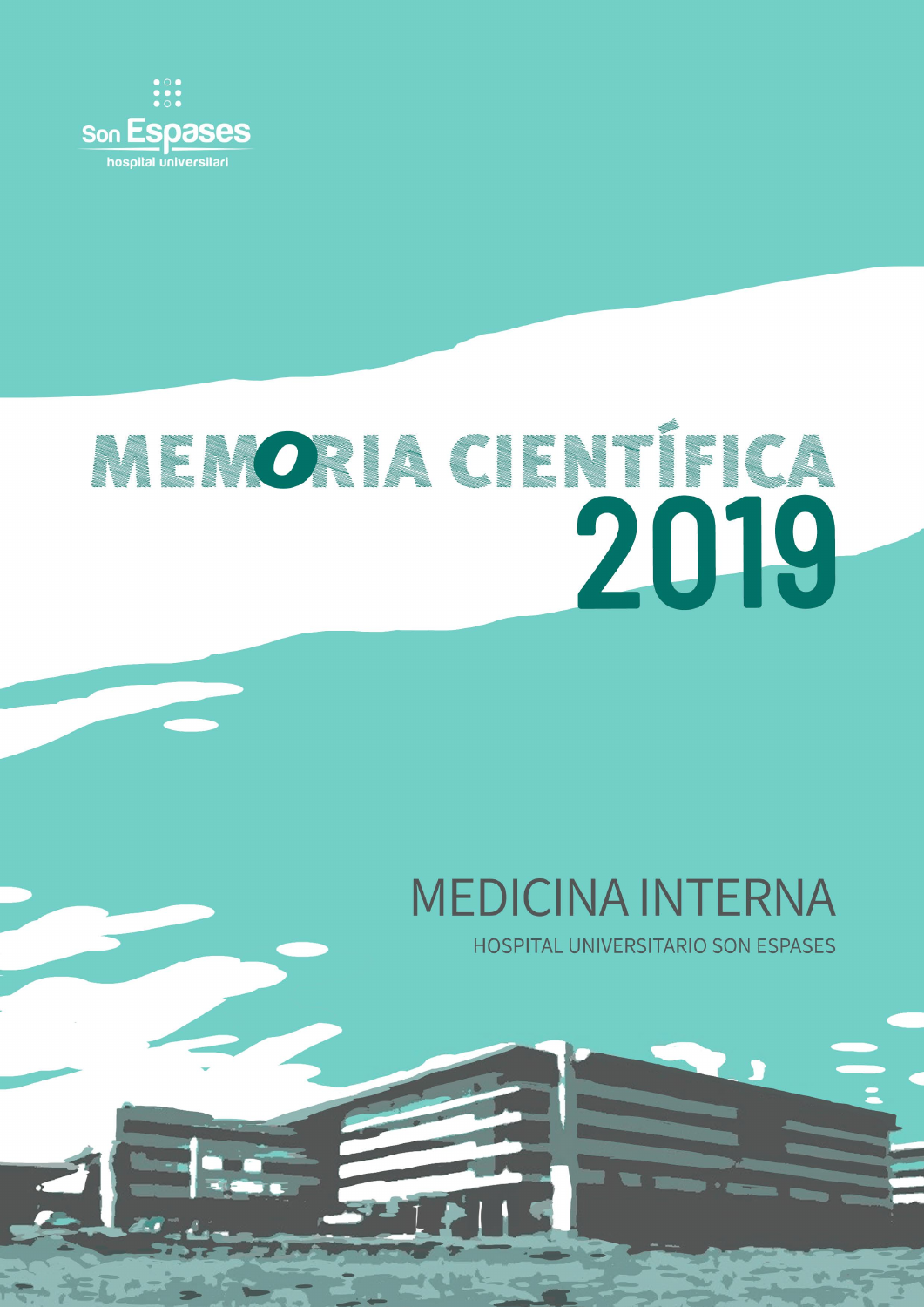





### Índice

| Otras actividades como participación en la organización de eventos científicos, conferencias invitadas, etc. |  |
|--------------------------------------------------------------------------------------------------------------|--|
|                                                                                                              |  |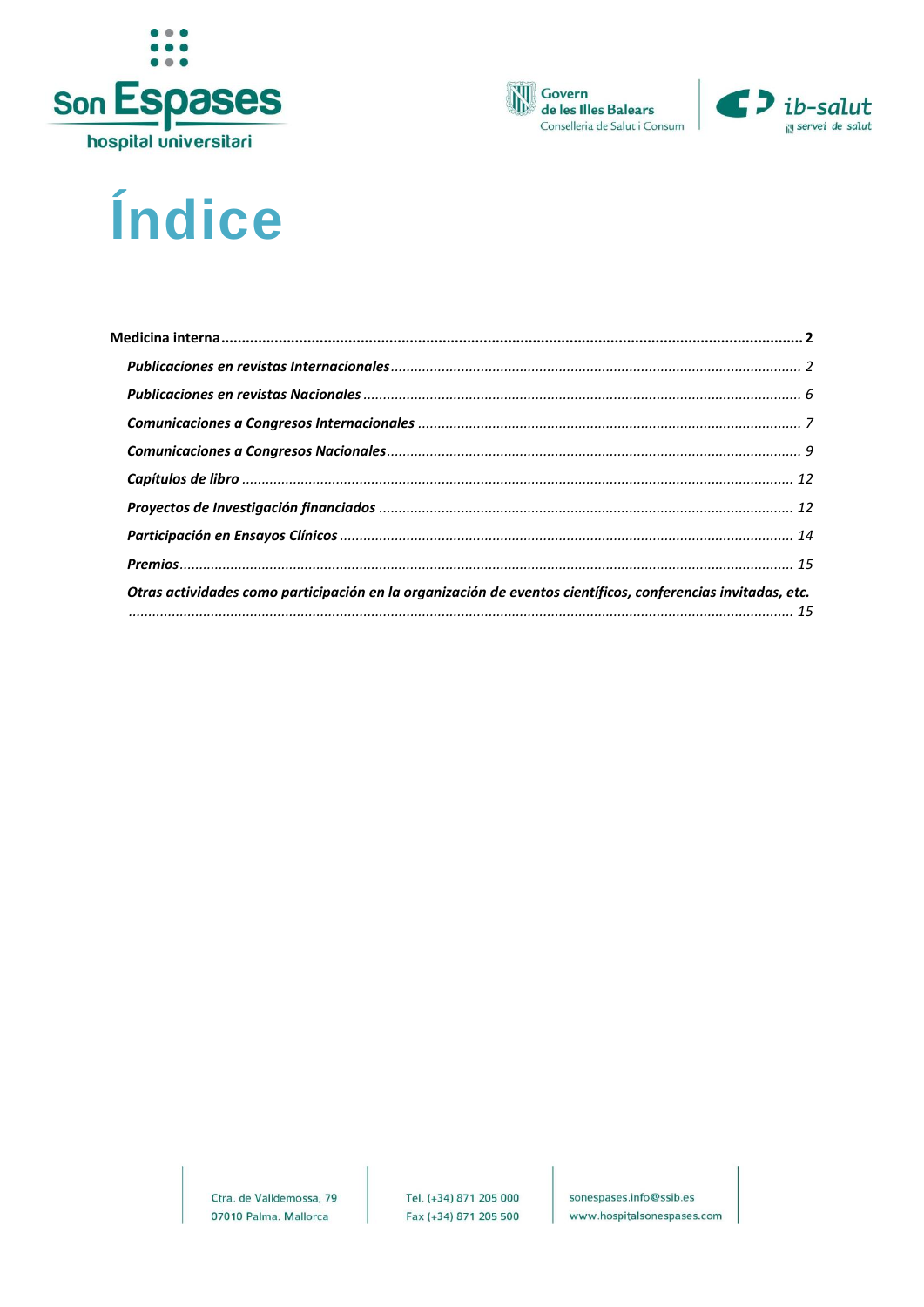





### <span id="page-2-0"></span>**Medicina interna**

#### <span id="page-2-1"></span>**Publicaciones en revistas Internacionales**

Suárez-García I, Alejos B, **Delgado E**, Rivero M, Pineda JA, Jarrin I; Cohort of the Spanish HIV/AIDS Network (CoRIS) study group. How well are we performing the initial assessment of HIV-positive patients? Results from a multicentre cohort in Spain. HIV Med. 2019 Nov 8. doi: 10.1111/hiv.12817. PMID: 31702111

Suárez-García I, Ruiz-Algueró M, García Yubero C, Moreno C, Belza MJ, Estébanez M, de Los Santos I, Masiá M, Samperiz Abad G, Muñoz Sánchez J, Omar M, Jarrín I; Cohort of the Spanish HIV/AIDS Research Network (CoRIS) . Physicians' opinions on generic antiretroviral drugs and single-tablet regimen de-simplification for the treatment of HIV infection: a multicentre survey in Spain. J Antimicrob Chemother. 2019 Oct 29. pii: dkz439. doi: 10.1093/jac/dkz439.PMID: 31665404.

Samperiz G, **Fanjul F**, Valera JL, Lopez M, Rios Á, **Peñaranda M, Campins A, Riera M,**  Agusti A. Increased rate of FEV1 decline in HIV patients despite effective treatment with HAART. PLoS One. 2019 Oct 29;14(10):e0224510. eCollection 2019. PubMed PMID: 31661533; PubMed Central PMCID:PMC6818778.

Jiménez-Sousa MÁ, Jiménez JL, Fernández-Rodríguez A, Bellón JM, Rodríguez C, **Riera M**, Portilla J, Castro Á, Muñoz-Fernández MÁ, Resino S. DBP rs16846876 and rs12512631 polymorphisms are associated with progression to AIDS naïve HIV-infected patients: a retrospective study. J Biomed Sci. 2019 Oct 23;26(1):83. PubMed PMID: 31640710; PubMed Central PMCID: PMC6806573.

**Fanjul F, Campins A,** Asensio J, Sampériz G, Yañez A, Romaguera D, Fiol M, **Riera M**. Interatrial blocks prevalence and risk factors for human immunodeficiency virus-infected persons. PLoS One. 2019 Oct 17;14(10):e0223777. eCollection 2019. PubMed PMID: 31622385;PubMed Central PMCID: PMC6797089.

> Ctra, de Valldemossa, 79 07010 Palma. Mallorca

Tel. (+34) 871 205 000 Fax (+34) 871 205 500 sonespases.info@ssib.es www.hospitalsonespases.com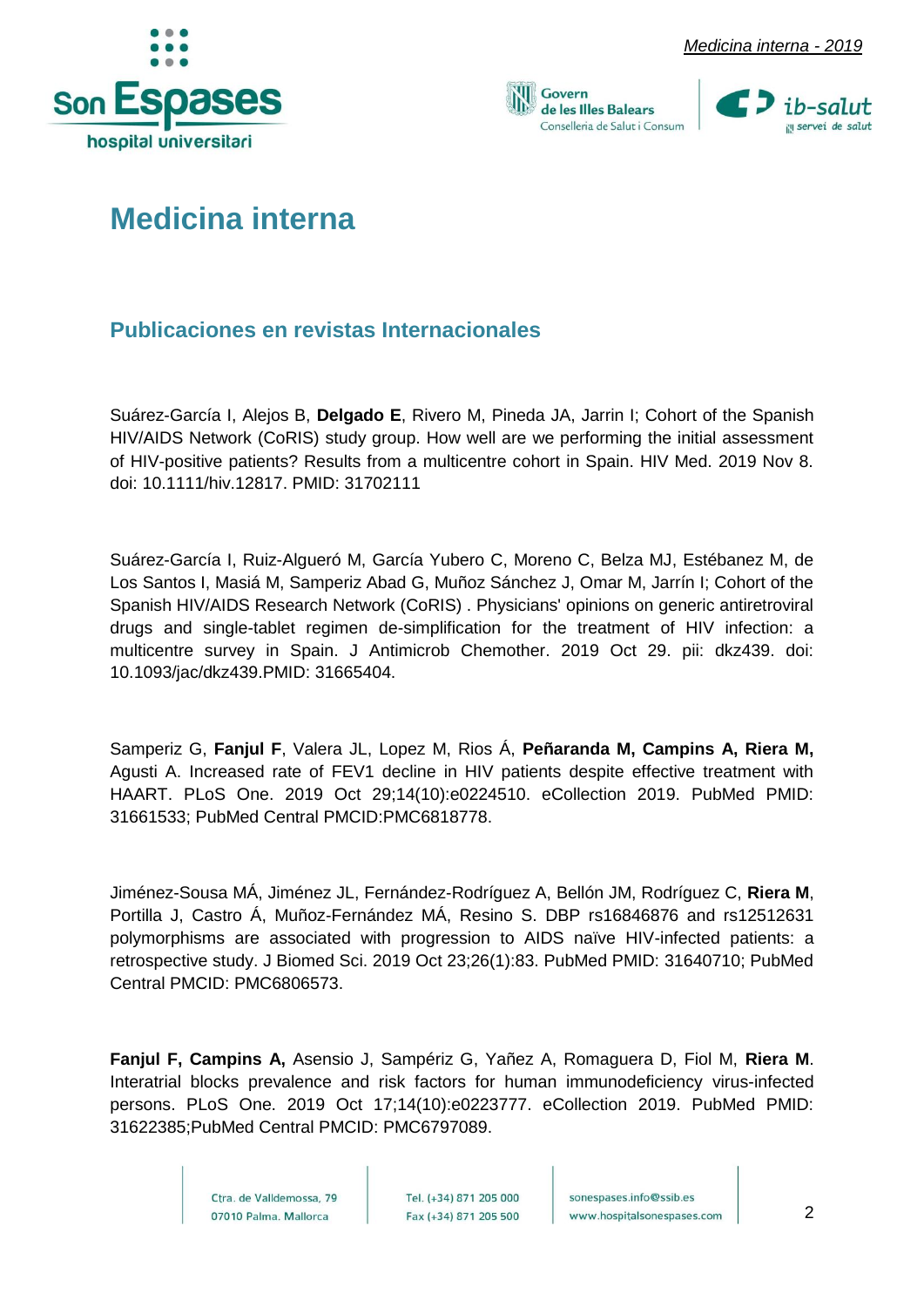





Díez-Fuertes F, De La Torre-Tarazona HE, Calonge E, Pernas M, Bermejo M, García-Pérez J, Álvarez A, Capa L, García-García F, Saumoy M, **Riera M**, Boland-Auge A, López-Galíndez C, Lathrop M, Dopazo J, Sakuntabhai A, Alcamí J. Association of a single nucleotide polymorphism in the ubxn6 gene with long-term non-progression phenotype in HIV-positive individuals. Clin Microbiol Infect. 2019 May 31. pii: S1198-743X(19)30274-5. [Epub ahead of print] PubMed PMID: 31158522.

Benito N, Mur I, Ribera A, Soriano A, Rodríguez-Pardo D, Sorlí L, Cobo J, Fernández-Sampedro M, Del Toro MD, Guío L, Praena J, Bahamonde A, **Riera M**, Esteban J, Baraia-Etxaburu JM, Martínez-Alvarez J, Jover-Sáenz A, Dueñas C, Ramos A, Sobrino B, Euba G, Morata L, Pigrau C, Horcajada JP, Coll P, Crusi X, Ariza J; REIPI (Spanish Network for Research in Infectious Disease) Group for the Study of Prosthetic Joint Infections / GEIO (Group for the Study of Osteoarticular Infections), SEIMC (Spanish Society of Infectious Diseases and Clinical Microbiolo. The Different Microbial Etiology of Prosthetic Joint Infections according to Route of Acquisition and Time after Prosthesis Implantation, Including the Role of Multidrug-Resistant Organisms. J Clin Med. 2019 May 13;8(5). pii: E673. PubMed PMID: 31086080; PubMed Central PMCID: PMC6572185.

Iniesta C, Álvarez-Del Arco D, García-Sousa LM, Alejos B, Díaz A, Sanz N, Garrido J, Meulbroek M, Pujol F, Moreno S, Fuster-RuizdeApodaca MJ, Coll P, Antela A, Del Romero J, Ayerdi O, **Riera M**, Hernández J, Del Amo J. Correction: Awareness, knowledge, use, willingness to use and need of Pre Exposure Prophylaxis (PrEP) during World Gay Pride 2017. PLoS One. 2019 Apr 29;14(4):e0216376. eCollection 2019. PubMed PMID: 31034518; PubMed Central PMCID: PMC6488067.

KostakiEG, Flampouris A, Karamitros T, Chueca N, Alvarez M, Casas P, Alejos B, Hatzakis A, Garcia F, Paraskevis D; **CoRIS**. Spatiotemporal Characteristics ofthe Largest HIV-1 CRF02\_AG Outbreak in Spain: Evidence for Onward Transmissions. Front Microbiol. 2019 Mar11;10:370. eCollection2019. PubMed PMID: 30915040; PubMed Central PMCID: PMC6421502.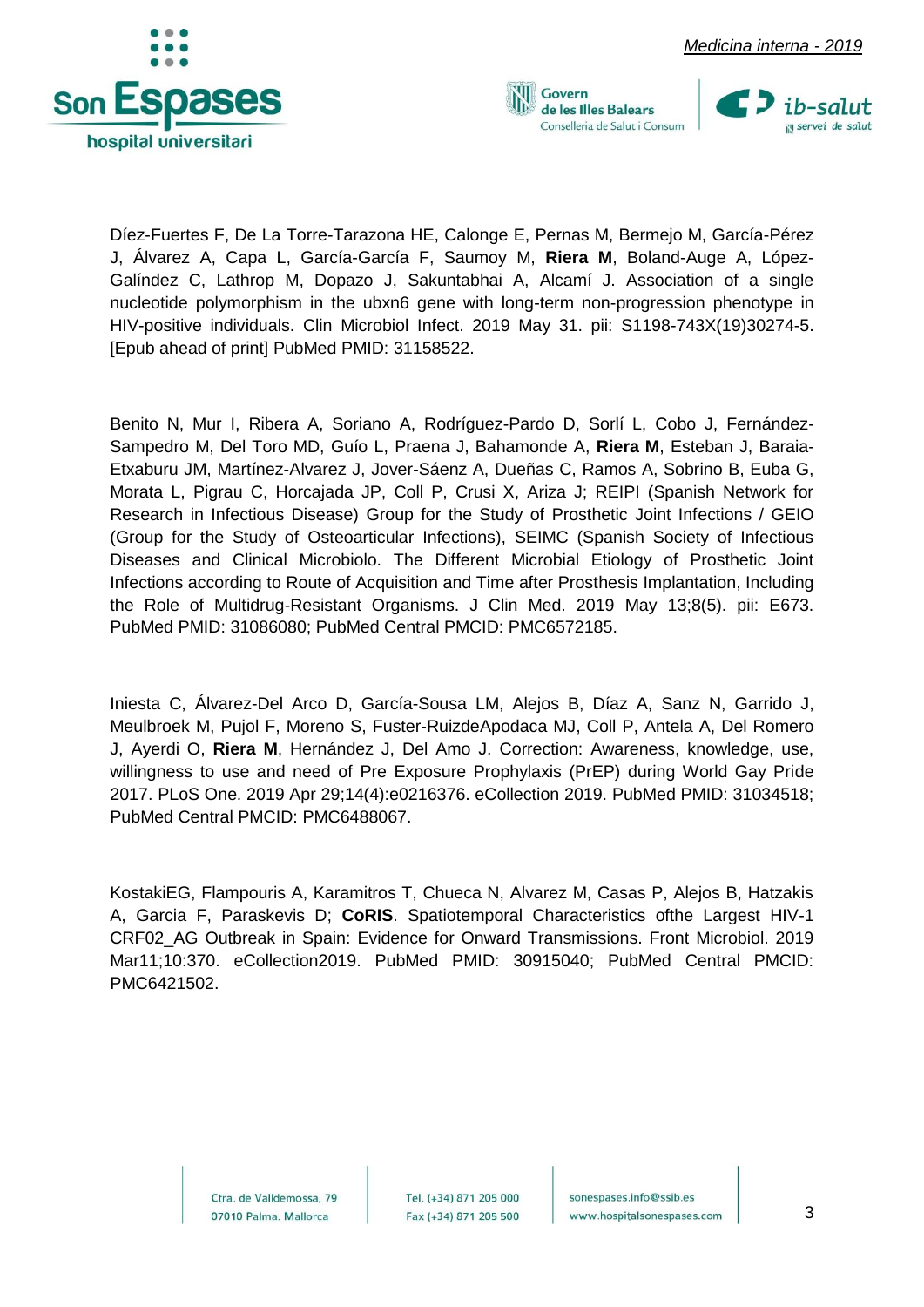



Alvarez M, Casas P, de Salazar A, Chueca N, Guerrero-Beltran C, Rodríguez C, Imaz A, Espinosa N, García-Bujalance S, Pérez-Elías MJ, García-AlvarezM, Iribarren JA, Santos J, Dalmau D, Aguilera A, Vinuesa D, Gutiérrez F, Piérola B, Molina JM, Peraire J, Portilla I, Gómez-Sirvent JL, Olalla J, Galera C, Blanco JR, **Riera M,**García-Fraile L, Navarro G, Curran A, Poveda E, García F; CoRIS. Surveillance of transmitted drug resistance to integrase inhibitors in Spain:implications for clinical practice. J Antimicrob Chemother. 2019 Jun1;74(6):1693-1700. PubMed PMID: 30838386.

Llibre JM, Montoliu A, Miró JM, Domingo P, **Riera M,**Tiraboschi J, Curran A,Homar F, Ambrosioni J, Abdulghani N, Force L, Peraire J, Casabona J; PISCISCohort group. Discontinuation of dolutegravir, elvitegravir/cobicistat andraltegravir because of toxicity in a prospective cohort. HIV Med. 2019Mar;20(3):237-247. Epub 2019 Jan 27. PubMed PMID:30688007.

Roc L, de Mendoza C, Fernández-Alonso M, Reina G, Soriano V; **SpanishHTLV Network**. Rapid subacute myelopathy following kidney transplantation from HTLV-1donors: role of immunosuppresors and failure of antiretrovirals. Ther Adv Infect Dis. 2019 Aug 21;6:2049936119868028. eCollection2019 Jan-Dec. PubMed PMID: 31467675; PubMed Central PMCID: PMC6704407.

de Mendoza C, Roc L, Benito R, Reina G, Ramos JM, Gómez C, Aguilera A, Rodríguez-Iglesias M, García-Costa J, Fernández-Alonso M, Soriano V; **Spanish HTLV Network**. HTLV-1 infection in solid organ transplant donors and recipients inSpain. BMC Infect Dis. 2019 Aug 9;19(1):706. PubMed PMID: 31399112; PubMed Central PMCID: PMC6688206.

De Mendoza C, Pirón M, Gonzalez R, Jiménez A, Caballero E, Roc L, Benito R, Ramos JM, Soriano V; **HTLV Spanish Study Group**. Clinical Presentation ofIndividuals With Human T-Cell Leukemia Virus Type-1 Infection in Spain. OpenForum Infect Dis. 2019 Jan 16;6(2):ofz036. eCollection 2019 Feb. PubMed PMID: 30815504; PubMed Central PMCID: PMC6386801.

Requena S, Lozano AB, Caballero E, García F, Nieto MC, Téllez R, Fernández JM, Trigo M, Rodríguez-Avial I, Martín-Carbonero L, Miralles P, Soriano V, de Mendoza C; **HIV-2 Spanish Study Group**. Clinical experience with integrase inhibitors inHIV-2-infected individuals in Spain. J Antimicrob Chemother. 2019 May1;74(5):1357-1362. PubMed PMID: 30753573.

Rodríguez-Núñez O, Periañez-Parraga L, Oliver A, Munita JM, Boté A, Gasch O, Nuvials X, Dinh A, Shaw R, Lomas JM, Torres V, Castón J, Araos R, Abbo LM, Rakita R, Pérez F, Aitken SL, Arias CA, **Martín-Pena ML**, Colomar A, Núñez MB, Mensa J, Martínez JA, Soriano A. Higher MICs (>2 mg/L) Predict 30-Day Mortality in Patients With Lower Respiratory Tract Infections Caused by Multidrug- and Extensively Drug-Resistant Pseudomonas aeruginosa Treated With Ceftolozane/Tazobactam. Open Forum Infect Dis. 2019 Sep 28;6(10):ofz416. eCollection 2019 Oct. PubMed PMID: 31660373; PubMed Central PMCID: PMC6810667.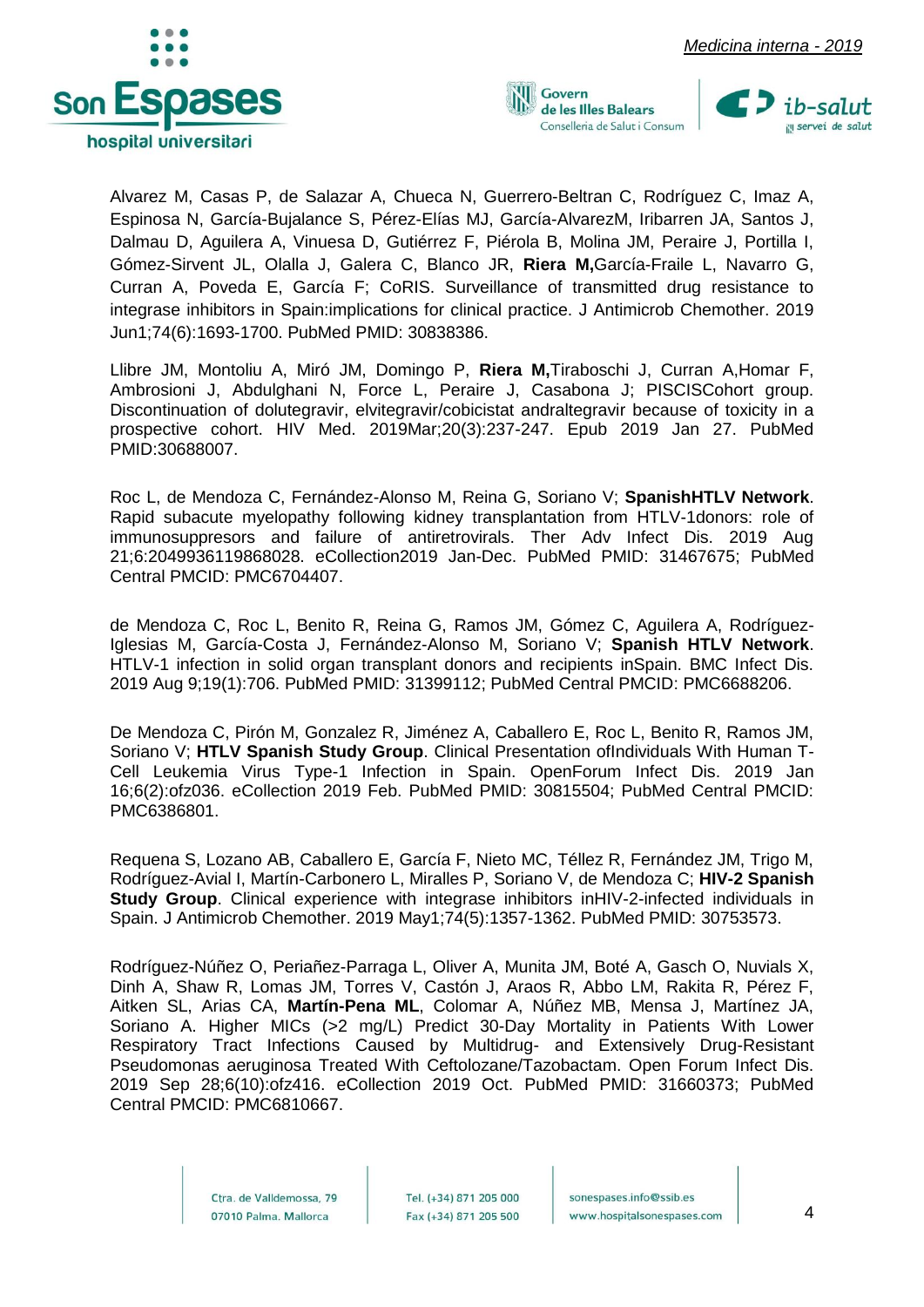





**Santos Pinheiro da Silva Martins AM**, **Fanjul F, Campins Rosselló AA, Riera Jaume M.**Calvarial tuberculosis: an unusual presentation of disseminated tuberculosis. BMJ Case Rep. 2019 Apr 25;12(4). pii: e226967. PubMed PMID: 31028047.

Rosado-Sánchez I, Rodríguez-Gallego E, Peraire J, Viladés C, Herrero P, **Fanjul F**, Gutiérrez F, Bernal E, Pelazas R, Leal M, Veloso S, López-Dupla M, Blanco J,Vidal F, Pacheco YM, Rull A. Glutaminolysis and lipoproteins are key factors inlate immune recovery in successfully treated HIV-infected patients. Clin Sci(Lond). 2019 Apr 29;133(8):997-1010. Print 2019Apr 30. PubMed PMID: 30952809.

Ana Gomez-Lobon,Joaquin Serrano Lopez De Las Hazas**,Francisco Javier Fanjul Losa,**Pilar Rovira Torres,Ana Vanrell Ballesteros**,**Antonio Payeras Cifre**,Melchor Riera Jaume** . Effectiveness of antiretroviral therapy in treatment-naïve patients. Results at 24 and 48 weeks. HIV & AIDS Review. International Journal of HIV-Related Problems. 2019;18(2):100-106. doi:10.5114/hivar.2019.86374.

Palliative Sedation in Patients Hospitalized in Internal Medicine Departments. Díez-Manglano, J., Isasi de Isasmendi Pérez, S., García Fenoll, R., Sánchez, L. Á., Formiga, F., Giner Galvañ, V.,Pascual Izuel, J. M. (2019). Journal of Pain and Symptom Management. https://doi.org/10.1016/j.jpainsymman.2019.10.013 (Colaboración **Maria Isabel Fullana Barceló** como investigador del grupo UDVIMI)

Pérez-Alvarez R, Brito-Zerón P, Kostov B, Feijoo-Massó C, Fraile G, Gómez-de-la-Torre R, De-Escalante B, López-Dupla M, Alguacil A, Chara-Cervantes J, Pérez-Conesa M, **Rascón J**, Garcia-Morillo JS, Perez-Guerrero P, Fonseca-Aizpuru E, Akasbi M, Bonet M, Callejas JL, **Pallarés L**, Ramos-Casals M; SarcoGEAS-SEMI Registry. Systemic phenotype of sarcoidosis associated with radiological stages. Analysis of 1230 patients. Eur J Intern Med. 2019 Nov;69:77-85. doi: 10.1016/j.ejim.2019.08.025. Epub 2019 Sep 11

Ramos-Casals M, Kostov B, Brito-Zerón P, Sisó-Almirall A, Baughman RP; Autoimmune Big Data Study Group. Collaborator: Brito-Zerón P, Pérez-Alvarez R, Superville D, Kostov B, Acar-Denizli N, Sisó-Almirall A, Flores-Chavez A, Grant C, Retamozo S, Bosch X, **Pallarés L**, Buss D, Shoenfeld Y, Khamashta MA, Baughman RP, Ramos-Casals M. How the Frequency and Phenotype of Sarcoidosis is Driven by Environmental Determinants. Lung. 2019 Aug;197(4):427-436. doi: 10.1007/s00408-019-00243-2. Epub 2019 Jun 12.

Ramos-Casals M, Retamozo S, Sisó-Almirall A, Pérez-Alvarez R, **Pallarés L**, Brito-Zerón P. Clinically-useful serum biomarkers for diagnosis and prognosis of sarcoidosis. Expert Rev Clin Immunol. 2019 Apr;15(4):391-405. doi: 10.1080/1744666X.2019.1568240. Epub 2019 Jan 26.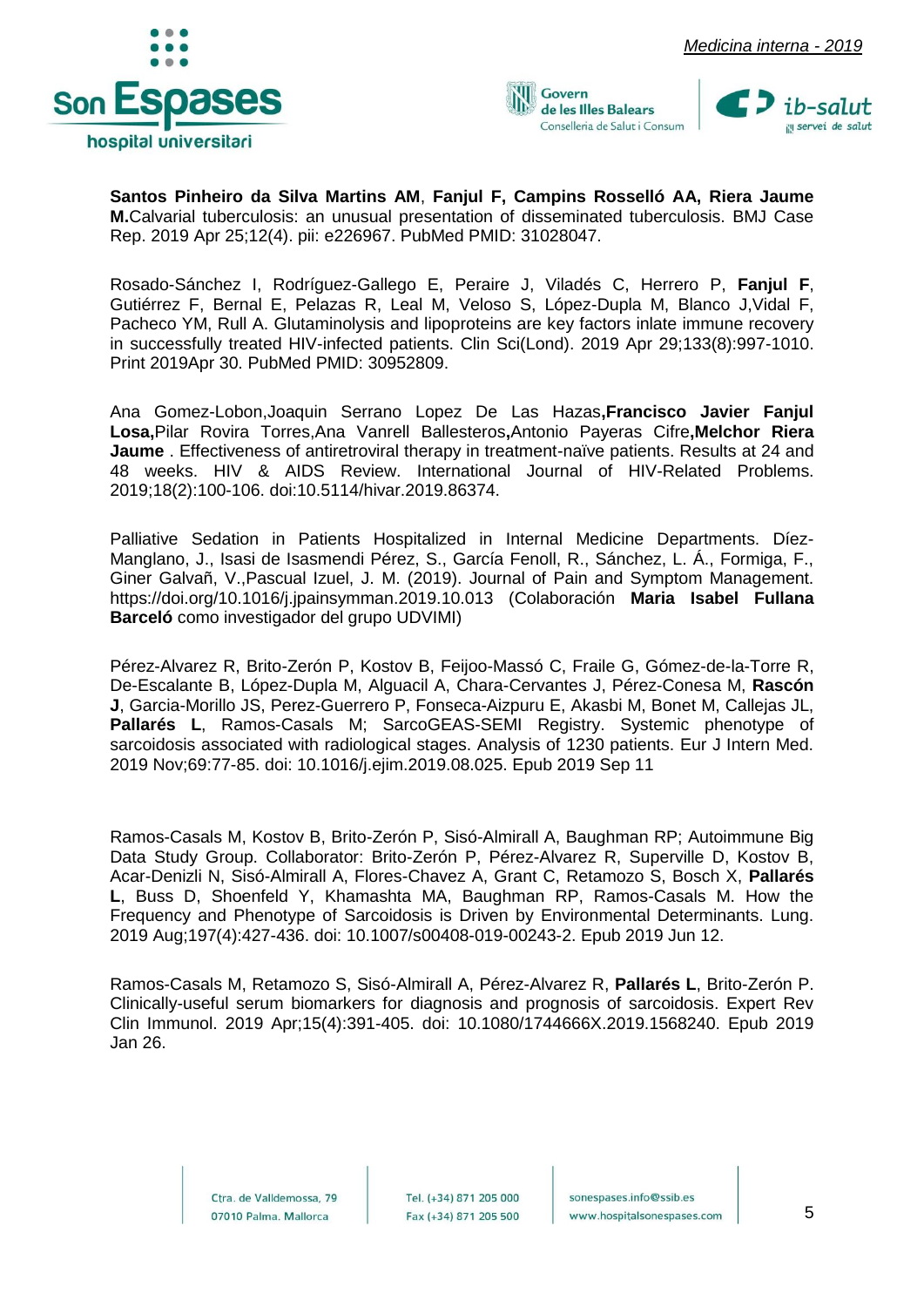







<span id="page-6-0"></span>**Publicaciones en revistas Nacionales**

García LM, Iniesta C, Garrido J, Fuster MJ, Pujol F, Meulbroek M, Poveda T, **Riera M,**  Antela A, Moreno S, Dalmau D, Rivero A, García D, Espacio R, Del Amo J. HIV preexposure prophylaxis (PrEP) in Spain: political and administrative situation. Enferm Infecc Microbiol Clin. 2019 Dec;37(10):656-660. Epub 2018 Jun 15. English, Spanish. PubMed PMID: 29910148.

de Mendoza C, Roc L, Fernández-Alonso M, Soriano V; **Spanish HTLV Network**. HTLVtesting of solid organ transplant donors. Clin Transplant. 2019Oct;33(10):e13670. Epub 2019 Oct 8. PubMed PMID:31321817.

Arrizabalaga M, Borjas Y,**Peñaranda M,**Garau M, Ruíz de Gopegui E, Payeras A. Osteoarticularinfections caused by *Streptococcus pneumoniae*since authorization of conjugate vaccines. Reumatol Clin. 2019 Sep -Oct;15(5):e62-e65. Epub 2017 Jun 7. English, Spanish. PubMed PMID:28599870.

**Fanjul F,**Soriano J. Do HIV-Infected Patients Die of Chronic ObstructivePulmonary Disease in Western Countries? Arch Bronconeumol. 2019Jul;55(7):390-391. doi: 10.1016/j.arbres.2018.10.008. Epub 2018 Dec 26. English, Spanish. PubMed PMID: 30594318.

Reina J, Fraile P, **Murillas J**. Analysis of the disease burden of influenza in the last five seasons (2013-2018). Rev Clin Esp. 2019 Aug -Sep;219(6):348-349.doi: 10.1016/j.rce.2019.04.003. Epub 2019 May 17. English, Spanish. PubMed PMID: 31109686.

AIDS Study Group (GeSIDA) of the Spanish Society of Infectious Diseases and Clinical Microbiology. Executive summary of the GeSIDA consensus document on control and monitoring of HIV-infected patients. Enferm Infecc Microbiol Clin. 2019 Aug - Sep;37(7):467- 475. PMID: 29793873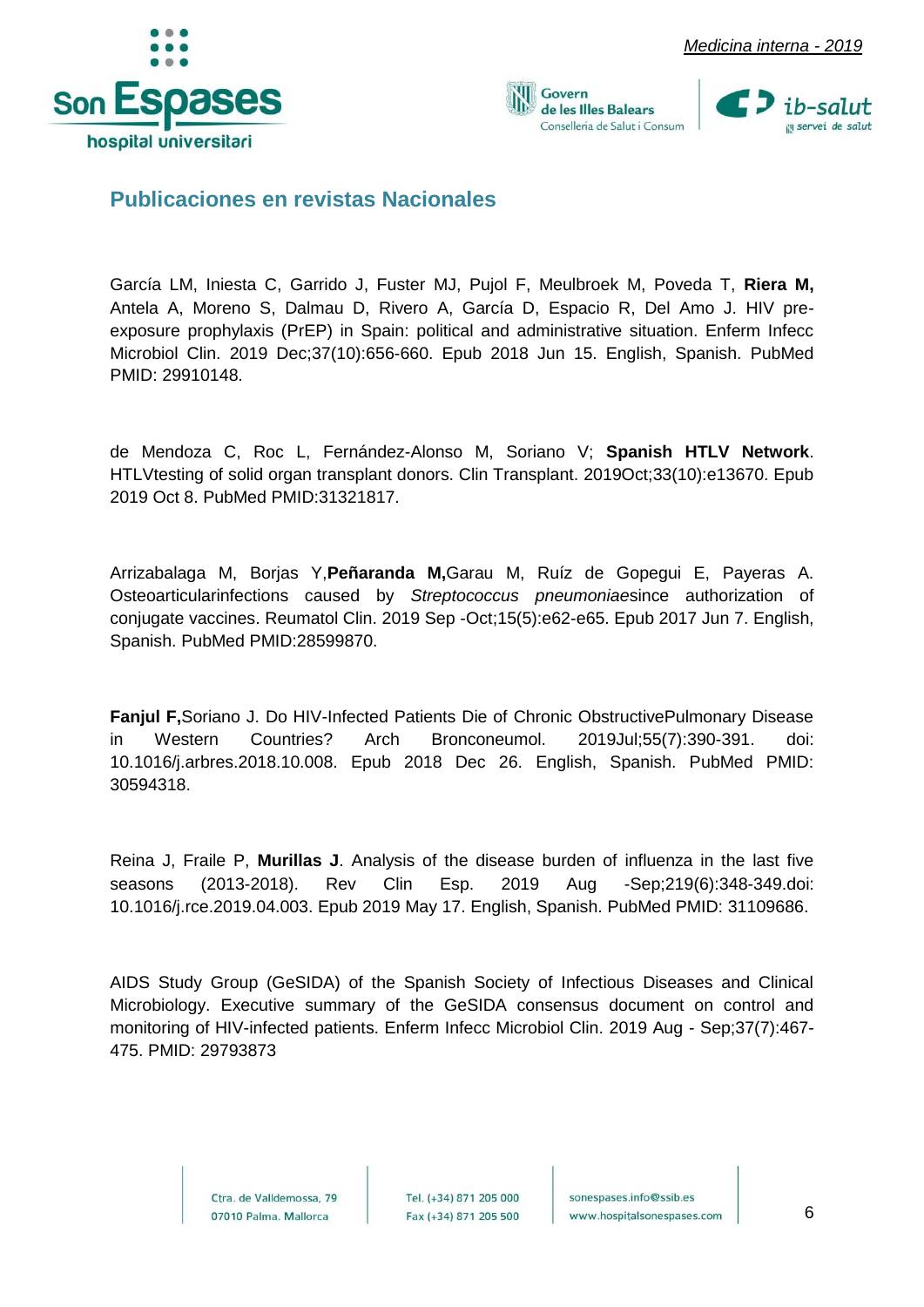



**Francisca Artigues Serra,** Alejandro Pablo Formica Formica, **Adrián Ferré Beltrán, María Magdalena Femenías Sureda**. Síndrome constitucional y pancitopenia a estudio. Un diagnóstico inesperado. Constitutional síndrome an pancytopenia. An unexpected diagnosis. Medicina Balear. 2019; 34: 47-50.

#### <span id="page-7-0"></span>**Comunicaciones a Congresos Internacionales**

Comunicación oral. Escudero R, Digumber M, Senneville E, Soriano A, Del ToroM.D, Peñas C, Bahamonde A, Del Pozo J.L, GuioL, Ribera A, Murillo O, Ariza J, Rico A, Corredoira J, García-País M.J, Rodríguez-Pardo D, Pigrau C, Iribarren Loyarte J.A, Fernández-Sampedro M, Farinas M.C, Benito N, Coll P, Zeliha Kocak Tufan , Baraia-Etxaburu J, JPalomino J, Lora-Tamayo J, Trebse R, Jóver-Sainz A, Espigares A, **Riera M**, Ascione T, Sanchez-Somolinos M, Pensotti C,RamosA, Gómez L, O Connell N, CoboJ. Suppressive antibiotic treatment in prosthetic jointinfection. 29th ECCMID. Amsterdam, Netherlands, 13- 16 april 2019.

Comunicación oral. Gómez-Zorrilla S, Grau I, PintadoV, Padilla B, Rubio V, Boix Palop L, Gutierrez M, Gamallo M, Martínez Martínez J.A, **Peñaranda M,** Morte E, Del Pozo J.L, Diaz-Regañon J, Lopez D, Ruiz-Garbajosa P, Oliver A, HorcajadaJ.P. Community-onset healthcare-associated bacteraemic urinary tract infections in the era of multidrug resistance: similar or even worse than hospital acquired infections?29th ECCMID. Amsterdam, Netherlands, 13- 16 april 2019.

Póster. Benavent E, Rodríguez-Pardo D, Ulldemolins M, Escudero R, Sobrino B, Sopena N, Rodriguez D , **Vilchez H.H**, Duran J, Nodar A , Cobo J, Pigrau C, Murillo O. Surgical site infection after spine instrumentation: a preliminary approach to define the main clinical forms and the most appropriate management. 29th ECCMID. Amsterdam, Netherlands, 13- 16 april 2019.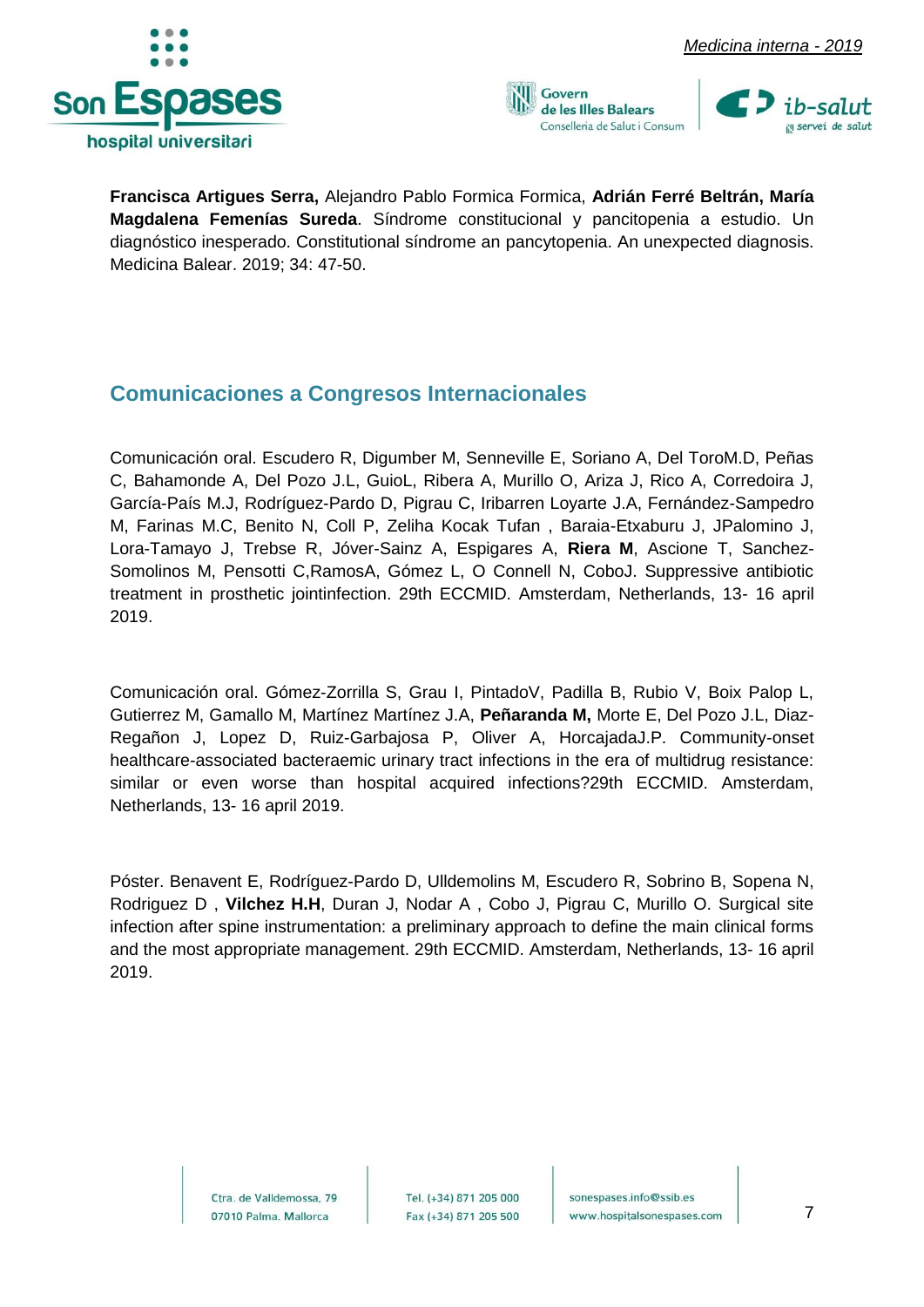





Póster. Gomez J, Lora-Tamayo J, Murillo O, Rodríguez-Pardo D, Praena J, **Riera M,**Rico A, del Toro M.D., Cobo J, FalguerasL, Benito N, Muñez E, Jóver-Sainz A, Miren Baraia-Etxaburu J, Sanchez-Somolinos M, Iribarren J.A., Horcajada J.P, Bahamonde A, Soriano A, ArizaJ. Implant removal for prosthetic joint infection by *Staphylococcus aureus*: characteristics and prognosis. 29th ECCMID. Amsterdam, Netherlands, 13- 16 april 2019.

Póster. **Fanjul, F, Campins A, Leyes M, Martín L, MurillasJ, Peñaranda M, Ribas M.A, Vílchez H**, Santos PinheiroA, FerréA, GarcíaM, HomarF, CifuentesC, VillosladaA, RayaM, PayerasA, **RieraM.**GESIDA quality of care indicators for PLWH: report from two Spanish hospitals 2009-2017. 17th European AIDS conference (EACS). Basel, Switzerland, 6-9 november 2019.

Póster. Ferre A, Santos Pinheiro A, **Fanjul F, Vilchez H.H, Ribas M.A, Campins A.A, Peñaranda M, Martin M.L**, Corredor M.T, Pou J, Garcia M, Llorente M.A, **Murillas J, Riera M**. Pilot project of shared assistance with primary care for patients with HIV infection. 17th European AIDS conference (EACS). Basel, Switzerland, 6-9 november 2019.

Póster. **Fanjul F,**Ferré A, Santos Pinheiro A, **Campins A, Martín L, Peñaranda M, Ribas M.A, Leyes M, Vílchez H, Murillas J, Riera M.**Trends in cardiovascular risk factors and estimated 10-year cardiovascular risk score in a spanish cohort of PLWH: 2010-2018. 17th European AIDS conference (EACS). Basel, Switzerland, 6-9 november 2019.

Póster. Torres-FernándezD, EpalzaC, RojoP, Jiménez de OryS, Montero-AlonsoM, **Riera M**, Vidal-MarsalF, FortunyC, FrickxM.A, SáinzT, CervantesE, RamosJ.T, NavarroM.L, CoRIS and CoRISpe Working Groups. Comparison of antiretroviral treatment initiation in HIV newly diagnosed adolescents in Spain. 17th European AIDS conference (EACS). Basel, Switzerland, 6-9 november 2019.

> Ctra, de Valldemossa, 79 07010 Palma. Mallorca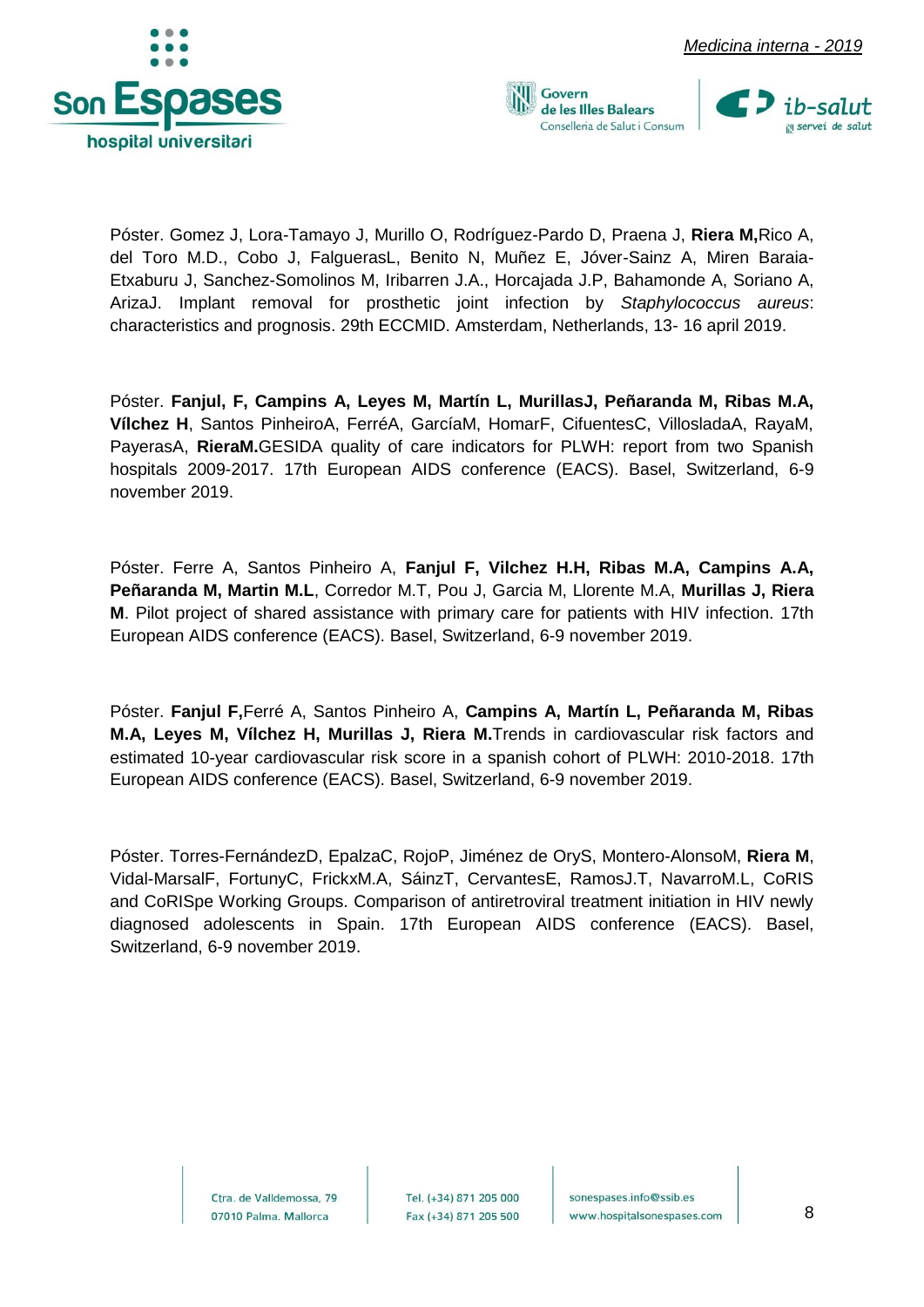





#### <span id="page-9-0"></span>**Comunicaciones a Congresos Nacionales**

Póster. ArtiguesF, Arteaga A, Santos PinheiroA, Ferré A,Salvá P, Pou A, Femenias M, **Murillas J.**Anticoagulación oral tras una hemorragia intracraneal espontánea: experiencia en un hospital de tercer nivel. En 40º Congreso Nacional de la Sociedad Española de Medicina Interna (SEMI) y 19º Congreso de la Sociedad Catalano-Balear de Medicina Interna (SCBMI). Barcelona, 27 al 29 noviembre 2019.

Póster. ArtiguesF, Arteaga A, Santos PinheiroA, Ferré A, Salvá P, Pou A, Femenias M, **Murillas J.**Papel del internista en la hemorragia intracraneal espontánea. En 40º Congreso Nacional de la Sociedad Española de Medicina Interna (SEMI) y 19º Congreso de la Sociedad Catalano-Balear de Medicina Interna (SCBMI). Barcelona, 27 al 29 noviembre 2019.

Comunicación oral. Jofre J.F., **Riera M**, Bonet M.L. Prevalencia de hígado graso en poblaciónVIH. XXIII Congreso Nacional de la Sociedad Española de Enfermedades infecciosas y Microbiología clínica (SEIMC). Madrid, 23-25 mayo 2019.

Comunicación oral. Lora-Tamayo J, BenaventE, **Vílchez H**,SorliL, RigoR,LuqueS, MancheñoM, CoboJ, BenitoN, MorataL, SobrinoB, RiberaA,Del ToroMD, BahamondeA, BarberoJ.M, MúñezE, Fernández-SampedroM, García PaisM.J, **RieraM**, MurilloO. Experiencia prospectiva conβ-lactámicos y colistina (βL+C) eninfecciones osteoarticulares (IAO) causadas por bacilos Gram-negativos resistentes a fluoroquinolonas (BGN-RQ): resultados interinos del estudio multicéntrico COLBETA17.XXIII Congreso Nacional de la Sociedad Española de Enfermedades infecciosas y Microbiología clínica (SEIMC). Madrid, 23-25 mayo 2019.

Comunicación oral. Payeras A, GarauM, García-GasallaM, JofreJ.F., **Peñaranda M**, Ruiz De GopeguiE,RodaN, VilaplanaL, SerraA, Rey-FerrinA, SaurinaJ, ArtiguesF, PascualA, CañabateA.I., AlbertíF,Matínez-GómezJ, Ventanyol J. Enfermedad neumocócica invasiva en Mallorca durante el periodo 2012-2018.XXIII Congreso Nacional de la Sociedad Españolade Enfermedades infecciosas y Microbiología clínica (SEIMC). Madrid, 23-25 mayo 2019.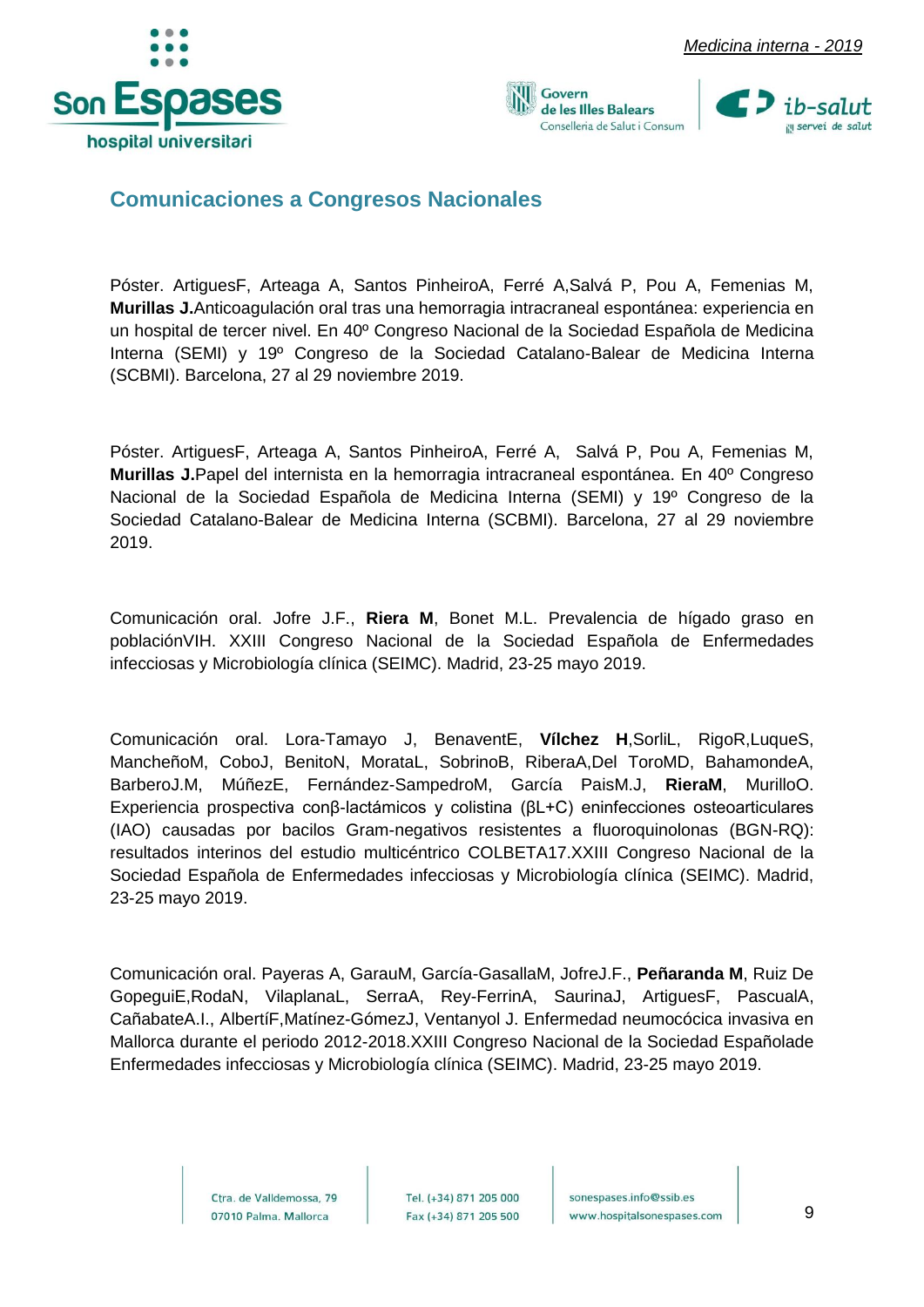





Comunicación oral. Gómez-ZorrillaS, GrauI, PintadoV, ParrasF, Sendra-AlvarezE, Boix-PalopL, GutierrezM, GamalloR,**Peñaranda M**, MartinezJ.A., MorteE, Del PozoJ.L., DuránX, LópezI, Díaz-RegañónJ, López-MendozaD, Cantón R, Ruiz-GarbajosaP, OliverA, HorcajadaJ.P. Factores de riesgo de multirresistenciaen pacientes con infecciones urinarias bacteriémicas relacionadas con la asistencia sanitaria. ProyectoITUBRAS-2.XXIII Congreso Nacional de la Sociedad Española de Enfermedades infecciosas y Microbiología clínica (SEIMC). Madrid, 23-25 mayo 2019.

Comunicación oral. Benavent E, Rodríguez-PardoD, UlldemolinsM, EscuderoR, DuranJ, SobrinoB, EspindolaR,Sorlí M.L., NodarA, Rodríguez-MontserratD, **VilchezH.H**, BlancoS, Iribarren LoyarteJ.A., Garcia M.J.,GaschO, CoboJ, Ariza J,PigrauC, Murillo O. Infecciones de instrumentación de raquis: definición de sus formas clínicas y manejo. XXIII Congreso Nacional de la Sociedad Española de Enfermedades infecciosas y Microbiología clínica (SEIMC). Madrid, 23-25mayo 2019.

Póster. Santos Pinheiro AM, Artigues F, **Vilchez H.H., Ribas M.A., Riera M.**Endocarditis infecciosa nosocomial en un hospital de tercer nivel. XXIII Congreso Nacional de la Sociedad Española de Enfermedades infecciosas y Microbiología clínica(SEIMC). Madrid, 23-25 mayo 2019.

Póster. Pou J.A, Núñez B, **Riera M**, Rull P, Sala E, Moreno A, **Murillas J.**Resultadode la implantación de una vía clínica estandarizada en los ingresos hospitalarios por neumonía de la comunidad. XXIII Congreso Nacional de la Sociedad Española de Enfermedades infecciosas y Microbiología clínica (SEIMC). Madrid, 23-25 mayo 2019.

Póster. Ballester A.I., Moya C, MoreyC, AntichC, Bodoque J, NovalM, Homar F, PayerasA, **RieraM.**Infección en piediabético, evolución microbiológica en los últimos 5 años y variables asociadas a mala evolución.XXIII Congreso Nacional de la Sociedad Española de Enfermedades infecciosasy Microbiología clínica (SEIMC). Madrid, 23-25 mayo 2019.

Póster. BeltránA, Olmos A, **Vilchez H.H.,**Janer M.T., Ayestarán J.I., Alcoceba E, **Martín M.L., Riera M**. Epidemiología y factores de riesgo de lascandidemias entre 2013 y 2018. ¿cuál es el perfil de resistencia a antifúngicos de*Candida parapsilosis*?XXIII Congreso Nacional de la Sociedad Española de Enfermedades infecciosas y Microbiología clínica (SEIMC). Madrid, 23-25 mayo 2019.

> Ctra, de Valldemossa, 79 07010 Palma. Mallorca

Tel. (+34) 871 205 000 Fax (+34) 871 205 500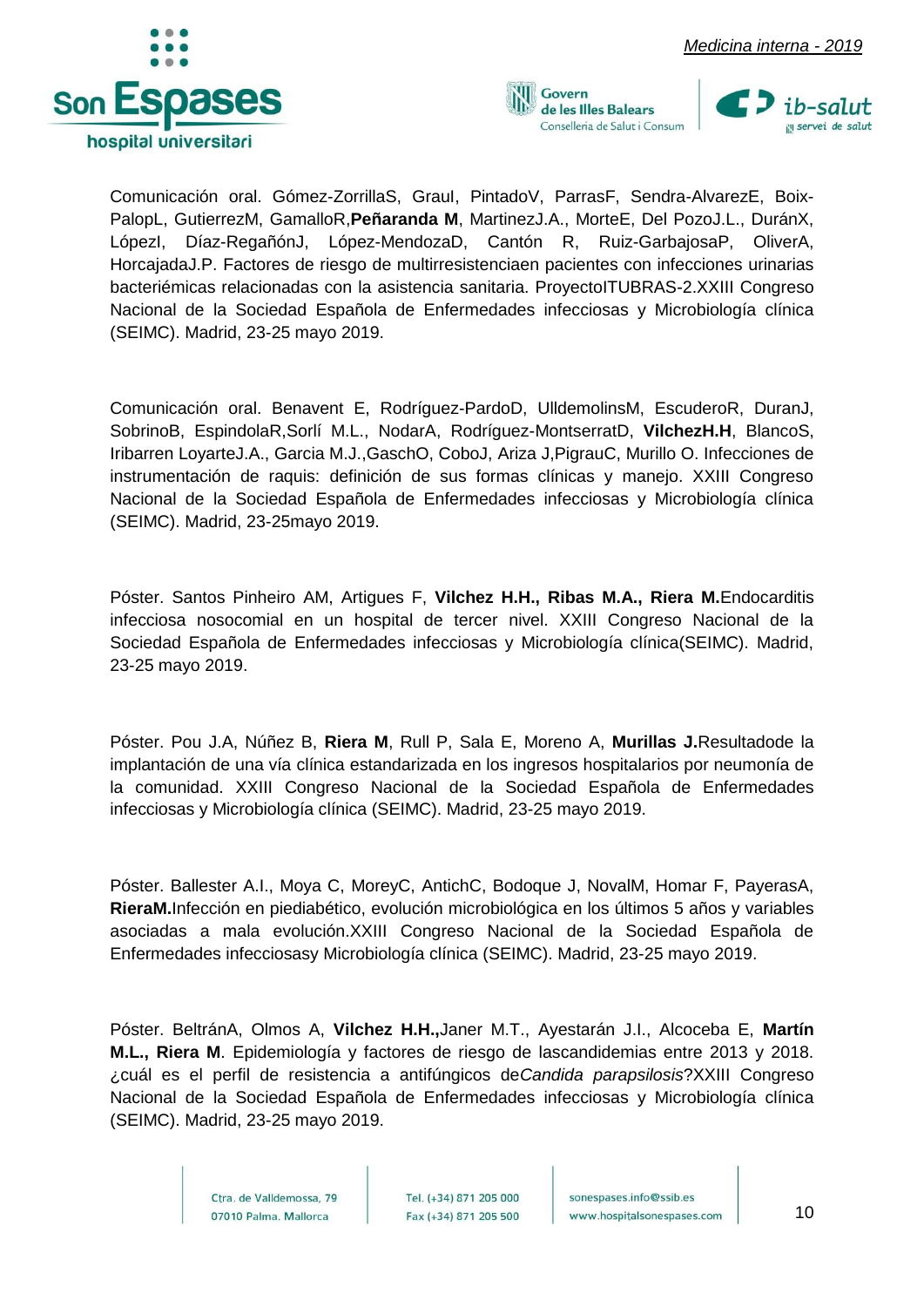



Póster. **Vilchez H.H, Peñaranda M**, Mena A, Iglesias C, Torralba I, **VilchezH.H,** Pou A, **Ribas M.A., Riera M**. Estudio descriptivo de Leishmaniasis cutánea en un hospital de tercer nivel de Palma de Mallorca. XI Congreso de la Sociedad Española de Medicina Tropical y Salud Internacional (SEMTSI). Ávila, 28-30 octubre 2019.

Póster. **Peñaranda M**, Ramos D, Gracia I, Torralba I, Iglesias C, Mena A. Estudio descriptivo de Leishmaniasis visceral en Mallorca de 2000 a 2019. XI Congreso de la Sociedad Española de Medicina Tropical y Salud Internacional (SEMTSI). Ávila, 28-30 octubre 2019.

Póster. Alejos B, Suarez I, Bernardino J.I, Montero M, Masiá M, Vinuesa D, Silva-Klug A, **Fanjul F.J,**Navarro G, Dalmau D, Jarrin I, Hernando V, Coris A. Does menopuase affect treatment response in HIV-infected women? A multicenter cohort in Spain. XI Congreso Nacional GeSIDA-Grupo de Estudio del SIDA-SEIMC. XIII Reunión docente de la Red de Investigación en SIDA. Toledo, 10-13 diciembre 2019.

Póster. Valencia M.E, PirogovaT, RomeraD, MonteroM, TasíasM, SanzJ, ArranzA, VergasJ, TéllezM.J, **Fanjul F, Campins A,**CerveroM, JarrínI, De Miguel M, YllescasM. Detección precoz del carcinoma de pulmón enpacientes con infección por VIH: Análisis interino tres años después del inicio del estudio GeSIDA 8815.XI Congreso Nacional GeSIDA-Grupo de Estudiodel SIDA-SEIMC. XIII Reunión docente de la Red de Investigación en SIDA. Toledo, 10-13 diciembre 2019.

Póster. Santos A.M, Artigues F, **Fanjul F.J**, Jofre J, Rey A, Serra J, Ballester A.I, Landaluce N,Ribot M.A, Borjas SoldevilaY, Sorni P, Vilaplana L, **Riera M**. Oportunidades perdidas de diagnostico y diagnostico tardío de la infección VIH en Mallorca. XI Congreso Nacional GeSIDA-Grupo de Estudio del SIDA-SEIMC. XIII Reunión docente de la Red de Investigación en SIDA. Toledo, 10-13 diciembre 2019.

Póster. Torres-Fernandez D, Epalza C, Rojo P, JiménezS, Montero M, **Riera M,**Vidal F, FortunyC, FrickM.A, Sáinz T, CervantesE, Manzanares A, Tomás J, NavarroM. Comparación de inicio de tratamiento antirretroviral en adolescentes de nuevo diagnóstico de VIHen España. XI Congreso Nacional GeSIDA-Grupo de Estudio del SIDA-SEIMC. XIII Reunión docente de la Redde Investigación en SIDA. Toledo, 10-13 diciembre 2019.

> Ctra, de Valldemossa, 79 07010 Palma. Mallorca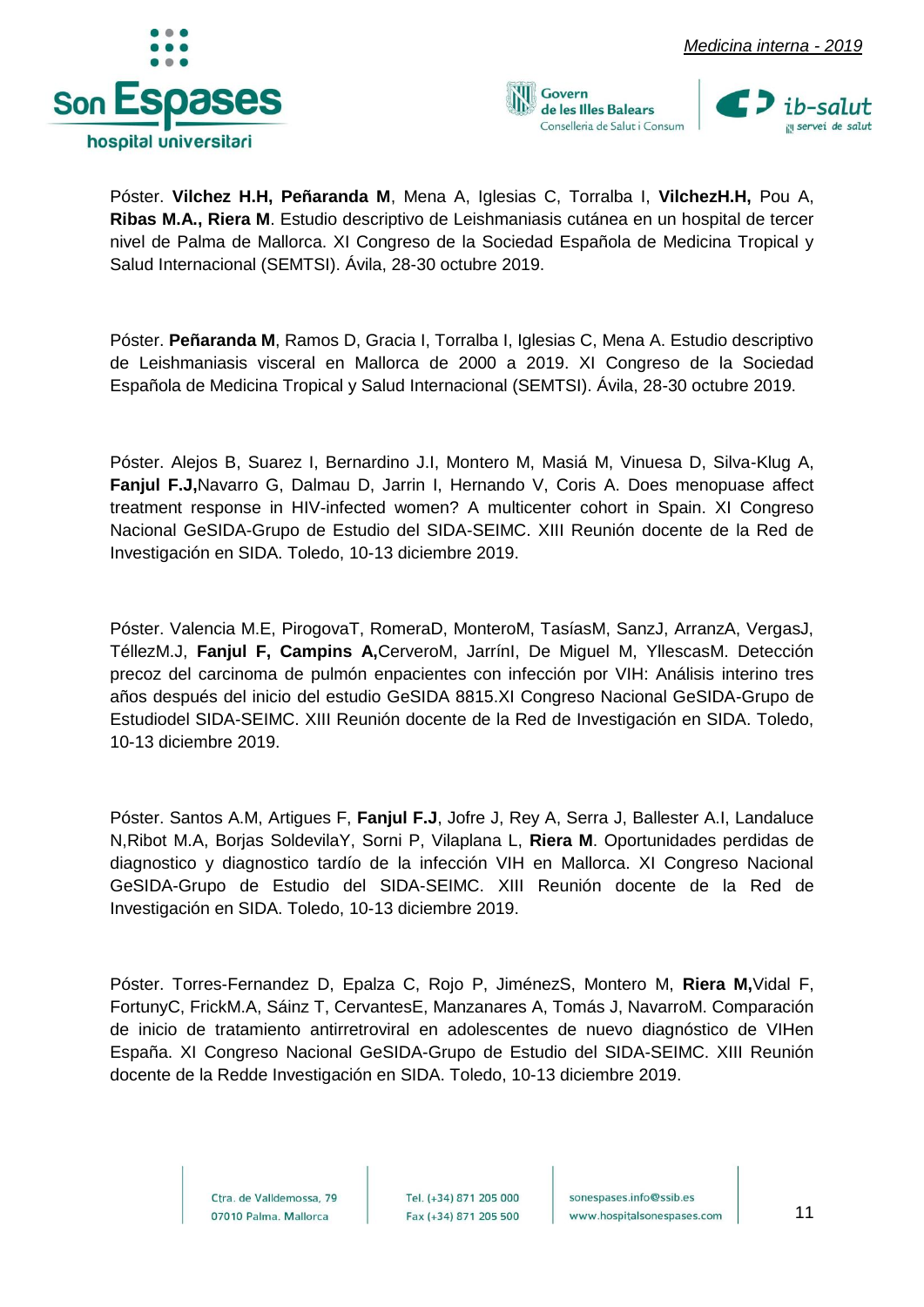





Póster oral. Jofre J, **Riera M**. Identificación de pacientes VIHcon hígado graso no alcohólico y fibrosis significativa mediante el uso de las escalas HSI Y NAFLD fibrosis score. XI Congreso NacionalGeSIDA-Grupo de Estudio del SIDA-SEIMC. XIII Reunión docente de la Red de Investigación en SIDA. Toledo, 10-13 diciembre 2019.

Póster oral. AlejosB, Suárez-GarcíaI, BisbalO, **Riera M,**BernalE, AsensiV, De ZárragaM, MorenoS, JarrínI, -Coris Cohort. 48-week effectiveness and safety of first-line antiretroviral regimens in clinical practice: a cohort study (CoRIS, 2014-2018). XI Congreso Nacional GeSIDA-Grupo de Estudio del SIDA-SEIMC. XIII Reunión docente de la Red de Investigación en SIDA. Toledo, 10-13 diciembre 2019.

#### <span id="page-12-0"></span>**Capítulos de libro**

Boletines informativos de las infecciones relacionadas con la asistencia sanitaria (IRAS):

nº 4: marzo 2019, depósito legal: PM 600-2019, ISSN: 2659-7055, autores: **Helem Vilchez Rueda, Adrián Ferré Beltrán, Luisa Martín Pena** 

nº 5: julio 2019, depósito legal: PM 600-2019, ISSN: 2659-7055, autores: **Helem Vilchez Rueda, Luisa Martín Pena** 

nº 6: septiembre 2019, depósito legal: PM 600-2019, ISSN: 2659-7055, autores: **Helem Vilchez Rueda, Luisa Martín Pena** 

nº 7 diciembre 2019, depósito legal: PM 600-2019, ISSN: 2659-7055, autores: **Helem Vilchez Rueda, Luisa Martín Pena** 

#### <span id="page-12-1"></span>**Proyectos de Investigación financiados**

FOS (Fabry Outcome Survey-Fabry International Network). Código de protocolo: FOS. Código FISIB: ECSE15/056. Investigadora principal del Hospital Son Espases: **MªTeresa Bosch**. Fundaciód´investigaciósanitària de les Illes Balears (FISIB). Promotor SHIRE INTERNATIONAL GmbH. Años 2015-2019.

> Ctra, de Valldemossa, 79 07010 Palma. Mallorca

Tel. (+34) 871 205 000 Fax (+34) 871 205 500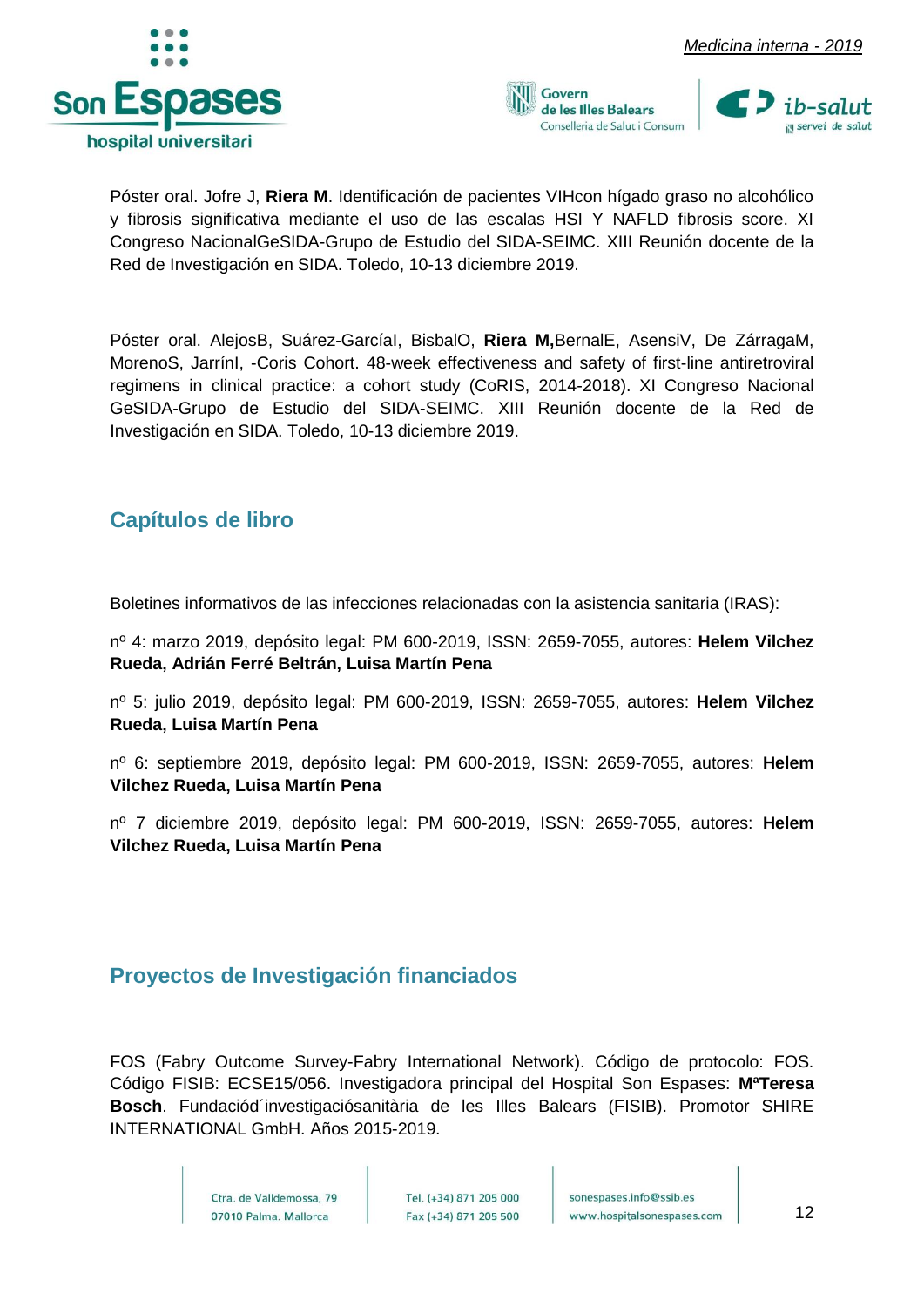





Early oral switch in low-risk Staphylococcus aureus bloodstream infection. Código: SABATO. Investigador principal: **Maria Luisa Martin Pena.**  Promotor: Heinrich Heine University Dusseldorf. Periodo de ejecución: enero 2016- agosto 2018.

Ensayo clínico aleatorizado, multicéntrico, abierto, controlado, en faseIII, para demostrar la no inferioridad del tratamiento antibiótico dirigido de espectro reducido frente al tratamiento de amplio espectro con un betalactámico antipseudomónico en el tratamiento de pacientes con bacteriemia por Enterpbacteriaceae.

Código: SIMPLIFY

#### Investigador/a principal: **Maria Luisa Martin Pena**

Promotor: FISEVI

Periodo de ejecución: abril 2017- abril 2019

Estudio restrospectivo para evaluar la epidemiología, normas asistenciales, resultados y usos de recursos asociado con pacientes que presentan una infección o están en riesgo de padecerla, con organismos gram negativos de interés no sensibles a carbapenem (enterobacterias, *Pseudomonas,Stenotrophomonas y Acinetobacter*) Código: SHI-CAR-2018-01

Investigador Principal: **Helem Vilchez**  Promotor: Shionogi Inc Periodo de ejecución: Junio- Diciembre 2019

Efficacy and safety of a simplification strategy based on dolutegravir and darunavir / cobicistat vs optimized treatment in suppressed HIV-1-infected patients carrying archived multidrug resistance mutations Código: 2D Study

Investigador Principal: **Melchor Riera**  Promotor: Fundació Lluita contra la SIDA Periodo de ejecución: octubre 2019- diciembre 2020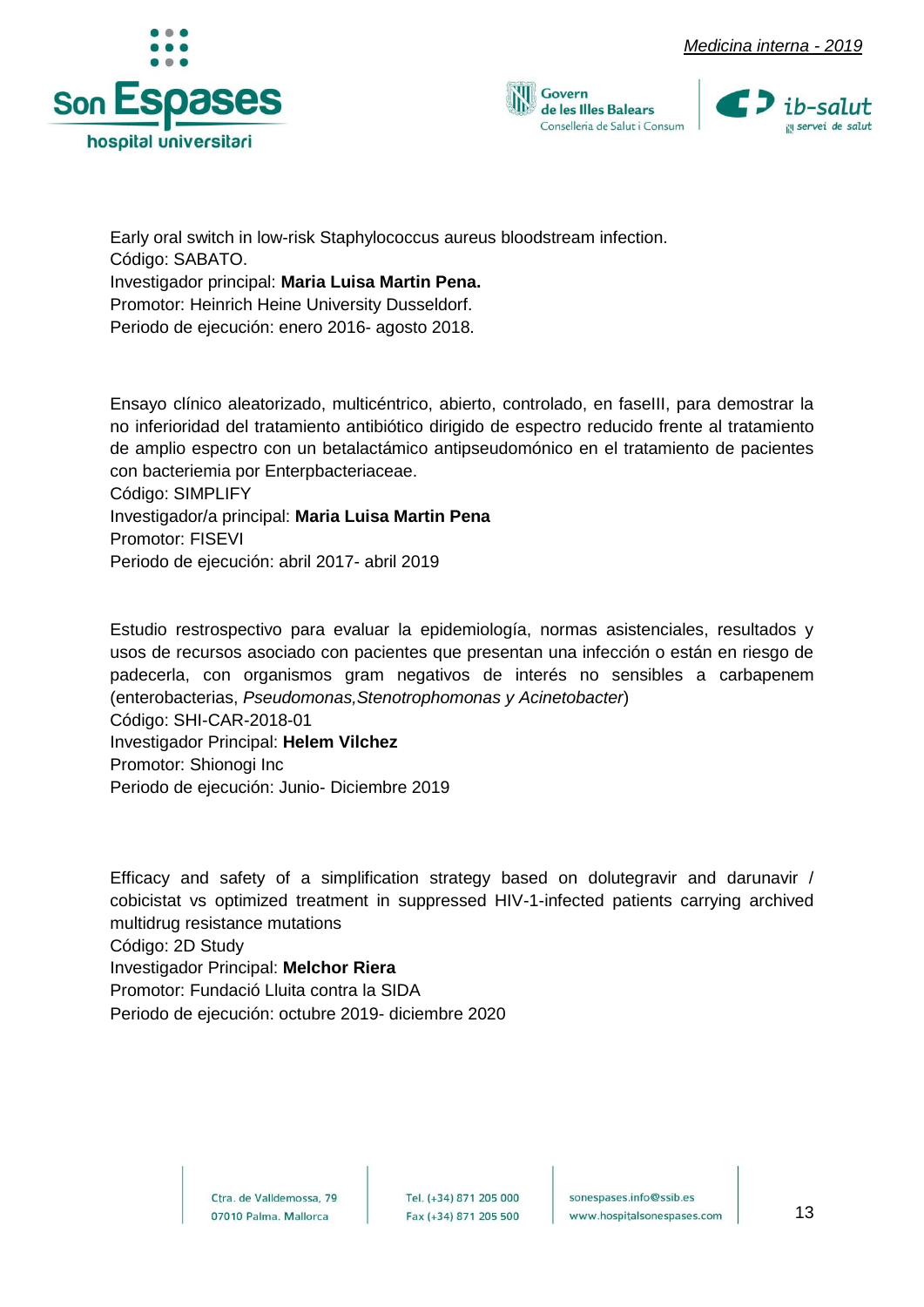





Impacto clínico y microbiológico de los nuevos antipseudomónicos ceftolozano-tazobactam y ceftazidima-avibactam en las infecciones por *Pseudomoonas aeruginosa* extremedamente resistente

Código: CMP-COL-2018-01

Investigador Principal: **Maria Luisa Martin Pena** 

Promotor: Consorci Mar Parc de Salut de Barcelona (FIS) 14

Periodo de ejecución: abril 2019 y continúa

#### <span id="page-14-0"></span>**Participación en Ensayos Clínicos**

Impacto de la erradicación de la Bacteriuria Asintomática sobre la reducción de la incidencia de la infección periprotésica en pacientes con fractura de Fémur que requieren una Hemiartroplastia de cadera. o Tipo de estudio: Ensayo clínico Fase IV

- o Investigadora principal, **María Magdalena Femenías**
- o Código Protocolo: BARIFER
- o Código de FISIB: ECSE 16/075
- o Promotor: Hospital Universitario Vall Hebron-Institut de recerca
- o Fecha de inicio: Septiembre 2016

Estudio Fase III, aleatorizado, multicéntrico, de grupos paralelos, de no inferioridad para evaluar la eficacia, seguridad y tolerabilidad del cambio de una terapia antirretroviral basada en INI, ITINN o IP a dolutegravir más rilpivirina en pacientes adultos infectados por el VIH-1 con supresión de carga viral.

Código: SWORD

Investigador principal: **Maria Peñaranda Vera** 

Promotor: Laboratorios ViiV Healthecare.

Periodo de ejecución: Marzo 2015 al octubre 2019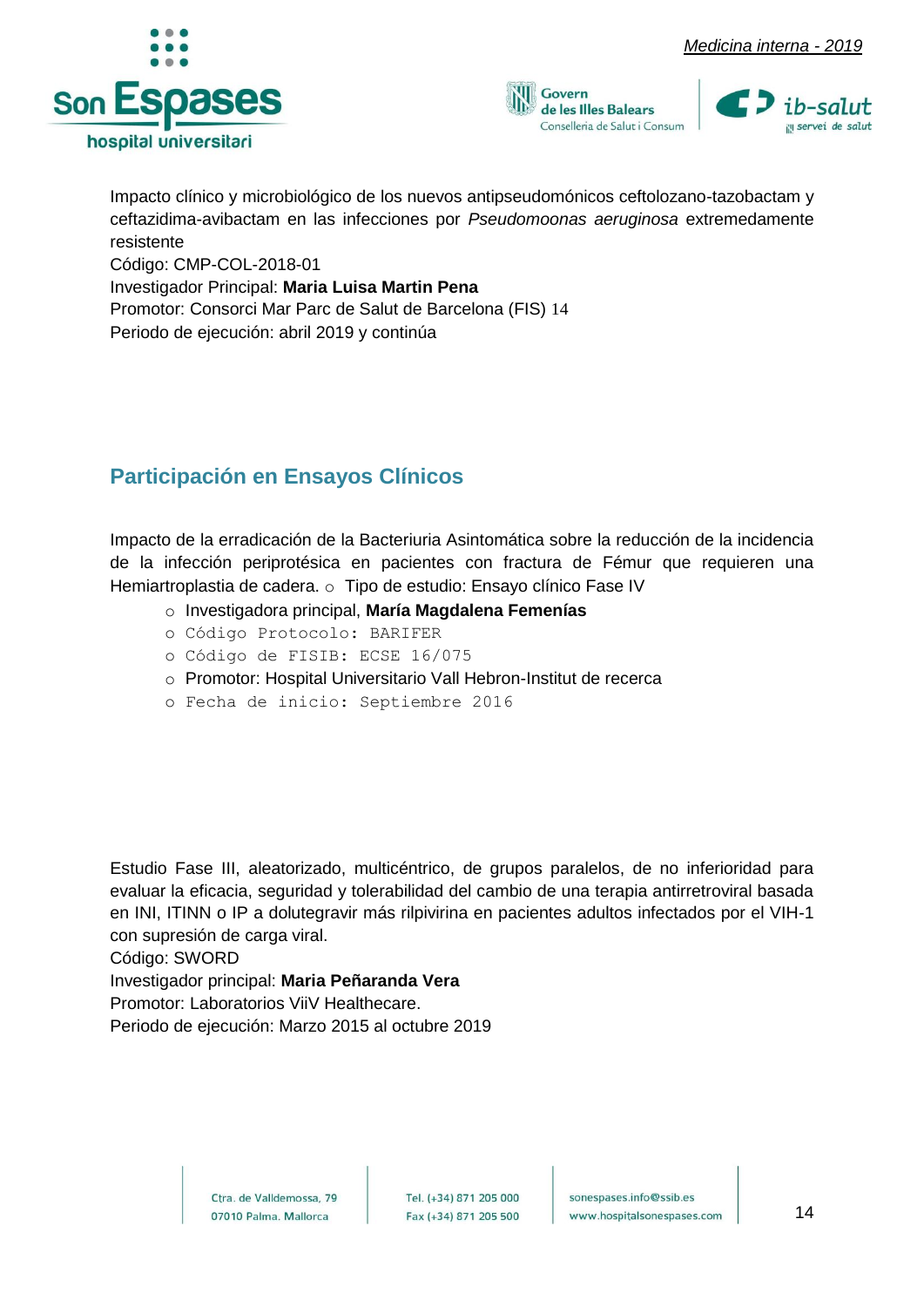





Estudio Fase III, aleatorizado, multicéntrico, aberto, de grupos paralelos, para evaluar la eficacia, seguridad y tolerabilidad de una pauta de tratamento intramuscular de acción prolongada com cabotegravir y rilpivirina en el mantenimiento de la supresión virológica, tras una inducción con un tratamiento de comprimido único con un inhibidor de la integrasa en pacientes adultos infectados por el VIH-1 que no han recibido un tratamiento antirretroviral previo.

Código: FLAIR Investigador principal: **Maria Angeles Ribas del Blanco.**  Promotor: Laboratorios ViiV Healthecare. Periodo de ejecución: Octubre 2016 y continua

An open randomized multicenter study comparing TAF/FTC/DRV/cobi vs. ABC/3TC/DTG in HIV-infected antiretroviral naïve patients. (The Symtri study) Código: SYMTRI Investigador principal: **Francisco Fanjul Losa** 15 Promotor: Spanish AIDS research network (RIS) Periodo de ejecución: diciembre 2018 y continúa

#### <span id="page-15-0"></span>**Premios**

V Jornada de la Salut de les Illes Balears:

Reconocimiento al servicio de Medicina Interna por la Organización de las Sesiones Generales del Hospital. Recoge el premio **Melchor Riera** y Jordi Forteza Rey

Reconocimiento al equipo multidisciplinar de Trasplante de Microbiota. Recoge el premio **María Luisa Martín Pena**

#### <span id="page-15-1"></span>**Otras actividades como participación en la organización de eventos científicos, conferencias invitadas, etc.**

#### **ORGANIZACIÓN DE EVENTOS CIENTÍFICOS**

XIII CURSO EN ANTIBIOTERAPIA 2019. ACTUALIZACIÓN EN ENFERMEDADES TROPICALES. HUSE 09-11 mayo 2019. Organizado por: **María Peñaranda**. FORO BALEAR DE ENFERMEDADES MINORITARIAS. Hospital Universitario Son Espases. Palma de Mallorca. Abril 2019. Coordinación: Dr Tomàs Ripoll y **Dra MªTeresa Bosch.**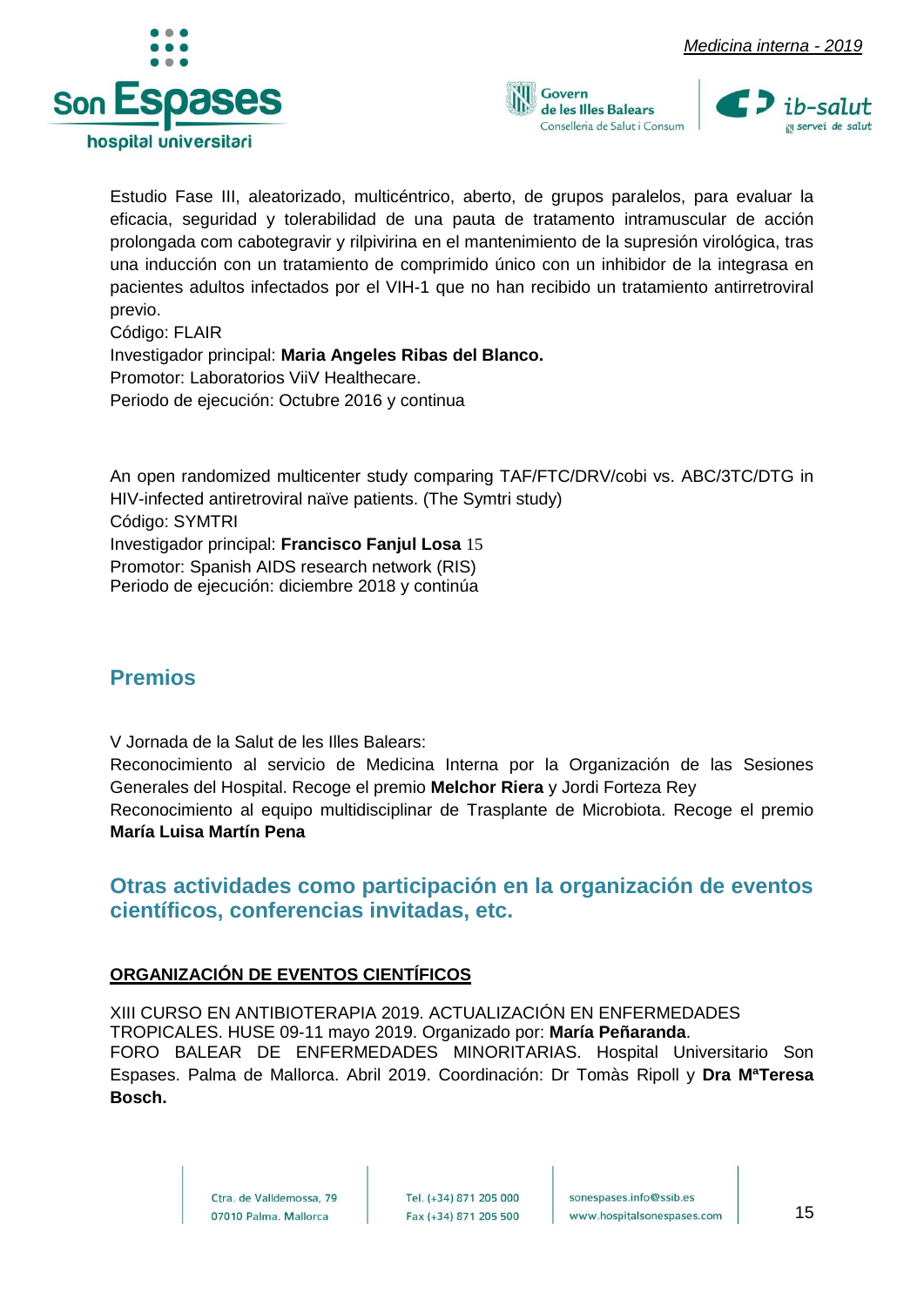



#### **PONENCIAS**

1. **Bosch T.**"Enfermedad de Fabry: clínica y tratamiento". Ponencia invitada. Sesiones clínicas del Servicio de Análisis Clínicos. Hospital Universitario Son Espases. Febrero 2019.

**2.** Foro Balear de Enfermedades Minoritarias. Participación en laponencia "Sospecha clínica de una enfermedad minoritaria en Medicina Interna". MªTeresa Bosch Rovira. Hospital Universitario Son Espases. Palma deMallorca. Abril 2019. Coordinación: Dr Tomàs Ripoll y **Dra MªTeresa Bosch.** 

3. "Enfermedad de Fabry". **Bosch T**. Ponencia invitada. Sesiones clínicas del Servicio de Genética. Hospital Universitario Son Espases. Febrero 2019.

4. "Actualización sobre Fibrilación auricular". **Nadal C**. Ponencia invitada. Cuso de formación del Hospital General. Marzo/19.

5. "Prevencióny tratamiento de la fragilidad en el ámbito hospitalario. **Maria Isabel Fullana Barceló**. IV Jornadas de Geriatría. Fragilidad y recuperación funcional. 1 y 2 de febrero 2019. Hospital Sant Joan de Déu.

6. **M. Villalonga**. Moderadora mesa con el título abordaje del paciente diabético de edad avanzada de la XI reunión de Paciente pluripatológico y edad Avanzada del grupo de pluripatológicos de la SEMI celebrada en Zaragoza del 23-24 mayo 2019.

7. Docente el la 1ºedición del I Curso online Diagnóstico y tratamiento del déficit de hierro y la anemia ferropénica. Respecto al impacto pronóstico del déficit de hierro y la anemiaferropénica. **M. Villalonga.**

8. **María Magdalena Femenías**. Resolviendo dudas del día a día en la prevención de las fracturas por fragilidad

Actividad formativa dirigida a médicos de familia organizada por la SEIOMM. Celebrado el 27/02/2019 en el Colegio de Médicos de las Islas Baleares Número de expediente 09/023630-MD. 0.5Créditos

9. **María Magdalena Femenías**Sesió Clínica Metges de Familia. Resolent dubtes en la Fractura per Fragilitat. Academia Médica Balear. 28 de marzo del 2019. Col.legi Oficial Metges de les Illes Balears. Acreditado por la Sociedad Balear de Metabolismo Óseo de Baleares

10. **María Magdalena Femenías**Sesió Clínica Metges de Familia. VIH y Alteraciones del Metabolismo Óseo. Octubre del 2019. Col.legi Oficial Metges de les Illes Balears. Acreditado por la Sociedad Balear de Metabolismo Óseo.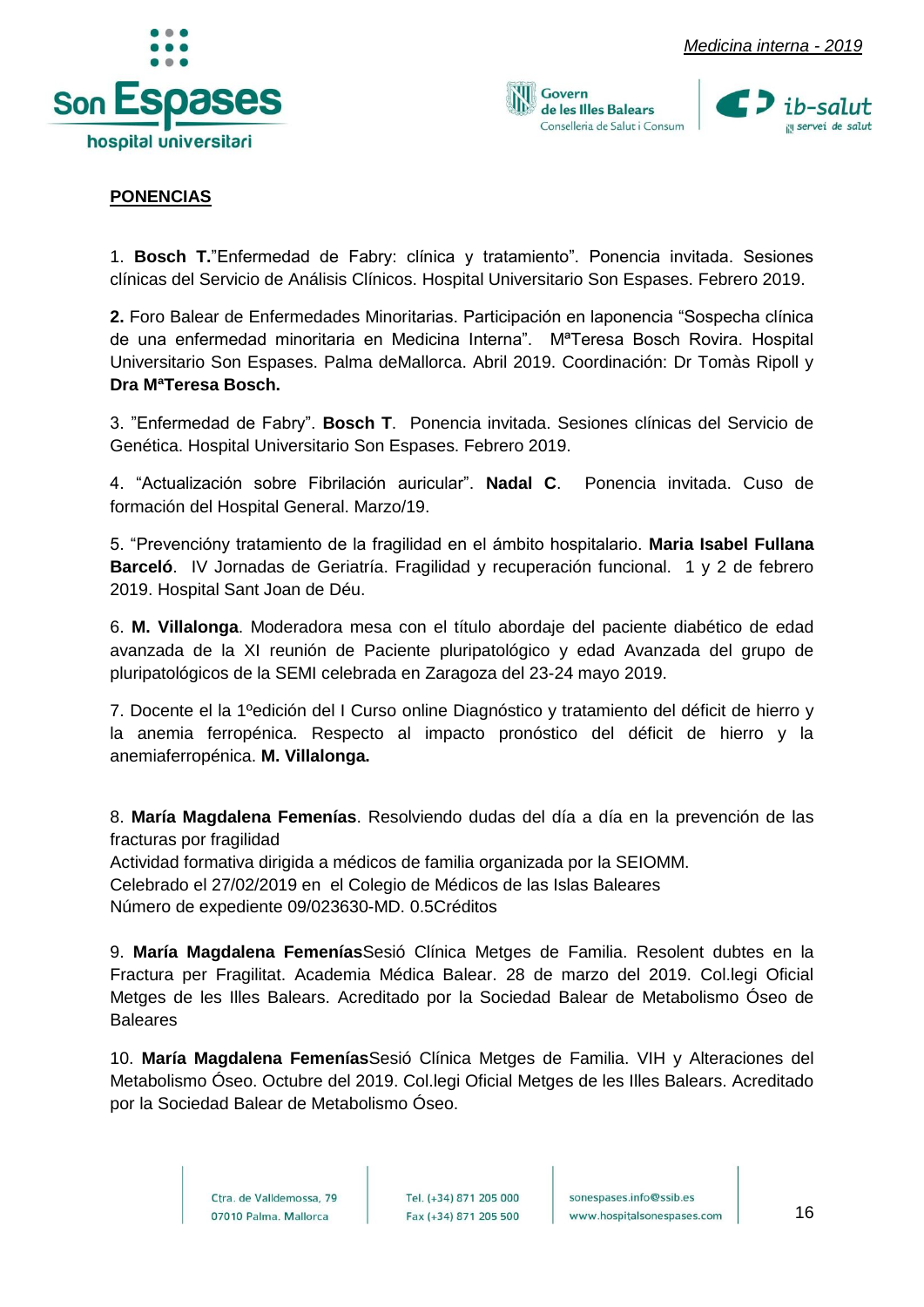





11. **María Magdalena Femenías**Sesión Clínica dirigida a Médicos de Atención Primaria del Centro de Salud Camp Redó. Diciembre/2019.

12. **Maria Peñaranda.**Ponente. XIII Curso de antibioterapia 2019.

Actualización en Enfermedades Tropicales. Chagas: situación actual, a quién investigar, a quién tartar. Palma de Mallorca 9-11 mayo 2019.

13. **Maria Peñaranda.**Ponente. XIII Curso de antibioterapia 2019. Actualización en Enfermedades Tropicales. Enfermedades olvidadas: Lepra. Palma de Mallorca 9-11 mayo 2019.

14. **Javier Murilas.**Ponente. XIII Curso de antibioterapia 2019. Actualización en Enfermedades Tropicales. Protocolo de actuación ante la sospecha de Fiebre hemorrágica. Palma de Mallorca 9-11 mayo 2019.

15. **Antoni Campins.**Ponente. XIII Curso de antibioterapia 2019. Actualización en Enfermedades Tropicales. Situación actual de la Tuberculosis, tratamiento de la enfermedad latentey activa. Palma de Mallorca 9-11 mayo 2019.

16. **Maria Luisa Martin.**Curso Práctico de Programas de Optimización del uso de Antibióticos.Componentes y objetivos de un PROA. Palma de Mallorca 21-22 mayo 2019.

17. **Helem Vilchez.**Curso Práctico de Programas de Optimización del uso de Antibióticos. Taller: Asesoría en el tratamiento de la bacteriemias y las infecciones causadas por microorganismos multirresistentes. Palma de Mallorca 21-22 mayo 2019.

18. **Maria Peñaranda.**Ponente. En 40º Congreso Nacional de la Sociedad Española de Medicina Interna (SEMI) y 19º Congreso de la Sociedad Catalano-Balear de Medicina Interna (SCBMI). Taller: Fiebre importada y virus emergentes. Manejo en urgencias: Tema: Puntos claves en el manejo de la malaria importada. Barcelona, 27 al 29 noviembre 2019.